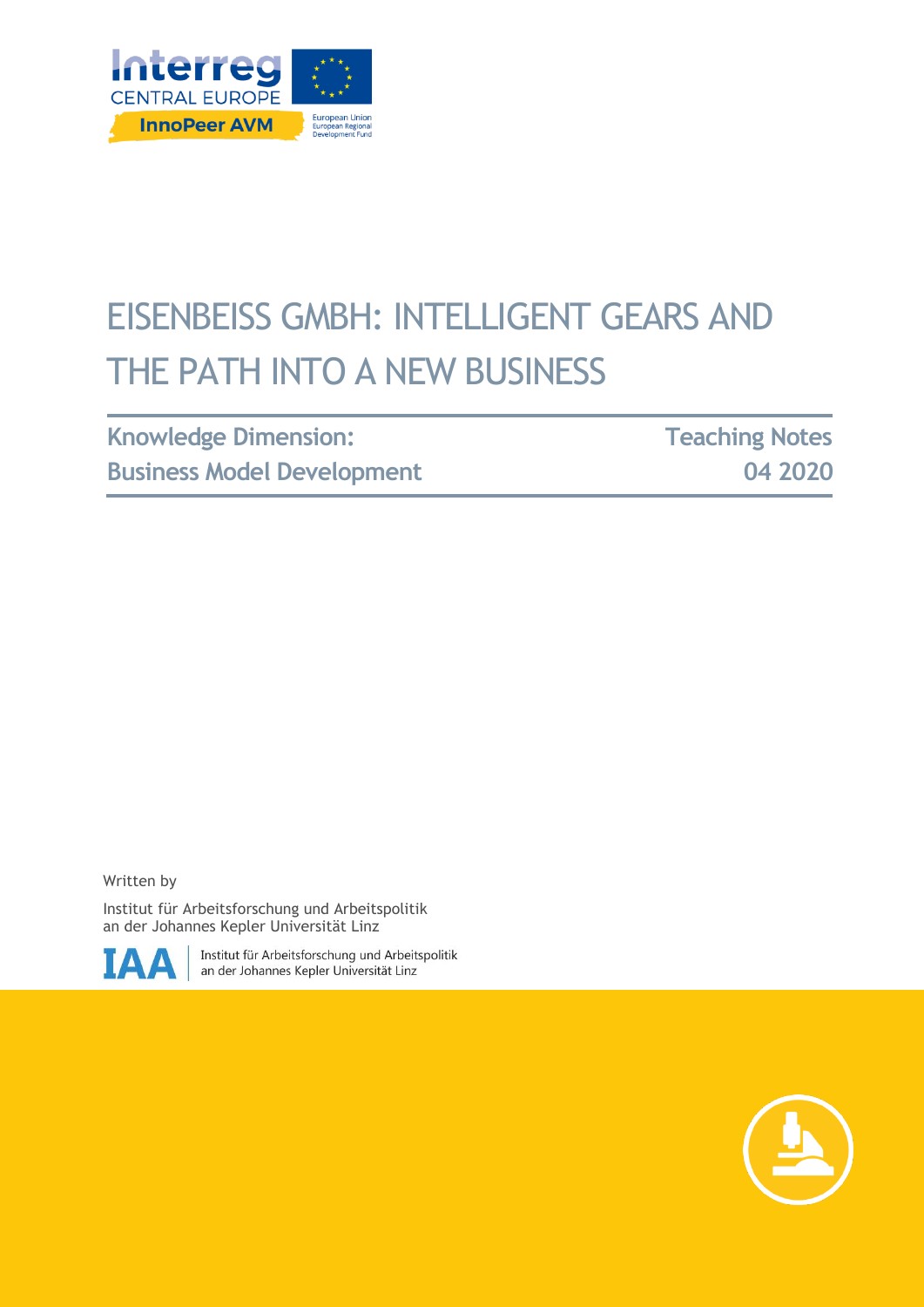



These teaching notes were developed solely as the basis for class discussion. Teaching notes are not intended to serve as endorsement, sources of primary data or illustrations of effective or ineffective management.

#### **License**

This work is licensed under a Creative Commons Attribution-NonCommercial-NoDerivatives 4.0 International (CC BY-NC-ND 4.0) License. You can find the complete license text under: <https://creativecommons.org/licenses/by-nc-nd/4.0/>



#### **Funding**

This work is supported by the Interreg CENTRAL EUROPE Programme funded under the European Regional Development Fund (ERDF).

<https://www.interreg-central.eu/Content.Node/home.html>

- [interreg-central.eu/Content.Node/InnoPeerAVM](https://www.interreg-central.eu/Content.Node/InnoPeerAVM.html)
- [facebook.com/InnoPeer-AVM-142695166341360/](https://www.facebook.com/InnoPeer-AVM-142695166341360/) f
- [twitter.com/InnoPeerAVM](https://twitter.com/InnoPeerAVM)
- in [linkedin.com/in/innopeer-avm-94392014b/](https://www.linkedin.com/in/innopeer-avm-94392014b/)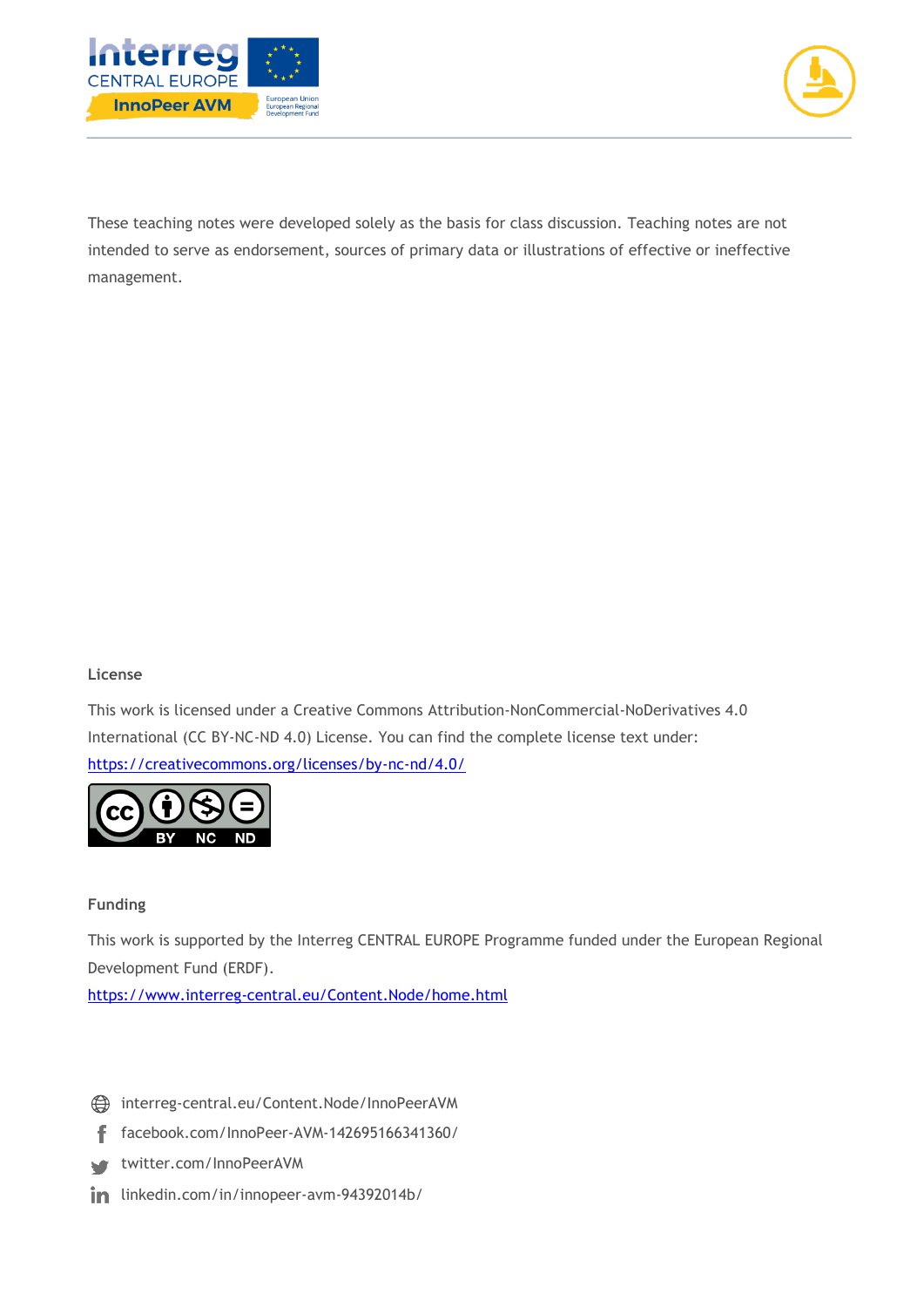



# **Teaching Notes: Eisenbeiss**

**Use a business model canvas to illustrate the changes in Eisenbeiss' business model when introducing GearControl and specifically elaborate on the questions below.** 

**1. Describe the product development process of GearControl. What could have been improved (e.g. with regard to customer integration, lead users, cooperation with external partners and moment of launching the product)?** 

In 2005, the idea to develop something like an oil sensor emerged. Only in 2009, Eisenbeiss started to actively deal with this topic. The company organised a strategy workshop that can be seen as a milestone and starting point in the development of the oil sensor. In 2013, Eisenbeiss had a first marketable product. This first sensor was further developed and an internet connection was added, so "GearControl" came into existence. Eisenbeiss went into cooperation with an external senor manufacturer during the product development process. Together, they supported each other in concretising the product idea, formulating a product concept, developing first product prototypes, conducting field tests and guiding the transition of the product into series production. This cooperation was fruitful because the external partner saw the sensor as a product that he could sell himself in the hydraulic sector. Therefore, the partner's interest in a fast development cycle was high and this drove the product development forward. As a result, Eisenbeiss was in the lucky situation to support its customers (benefit for Eisenbeiss' customers) and at the same time reduce customer's complaints (benefit for Eisenbeiss itself). For the further development, external consultants, electronic manufacturers and case companies were involved. However, testing the tool with case companies was a difficult task because actual damages were required for initiating the sensor. Since the market launch in 2013, the tool has been continuously modified and further developed by Eisenbeiss itself.

One approach to improve product development is the tight integration of customers into the development process. In the case of Eisenbeiss, only a few, selected customers got the chance to test the product and give feedback. When customers participate in the product development from the very beginning, firms get the chance to increasingly individualise their products and govern development processes close to the customers' needs. Another improvable point is the contact with end customers. Currently, Eisenbeiss is only in contact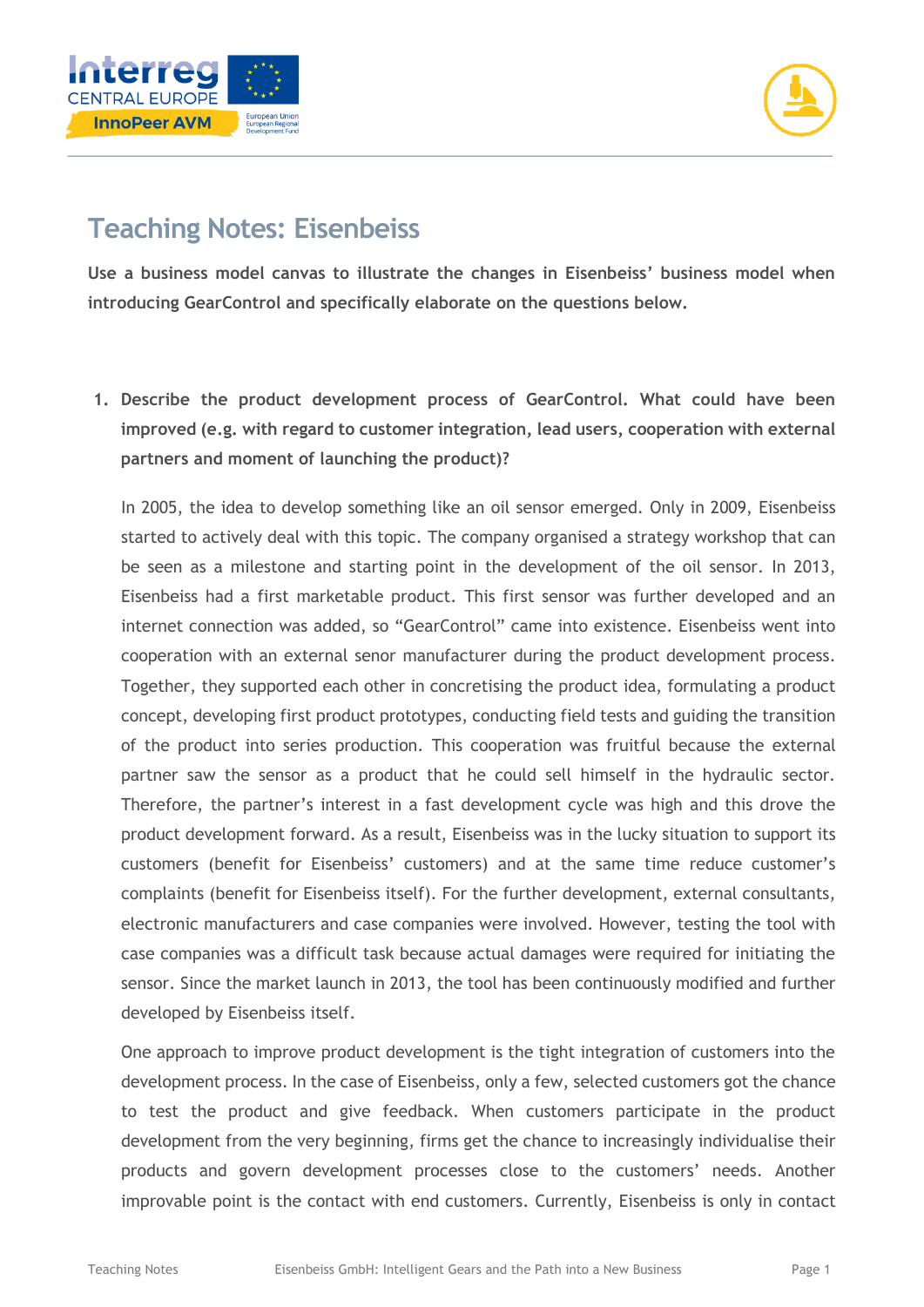



with the plant manufacturer and not with the end customer itself. This can be a hurdle because the plant manufacturer has little interest and knowledge to promote Eisenbeiss' products.

Furthermore, it is useful to think about participation of people who are directly in contact with the machines. Eisenbeiss already recognised this. Practitioners could be sceptical about the new tools and functions therefore Eisenbeiss has to build up trust in the new technology and integrate them in decision-making processes. Moreover, as Eisenbeiss itself reflected, it would have been useful to provide lead users with the new product for free in order to conduct long-term and all-time accessible field test. The learnings of such a long-term testing would have enriched the development process.

The cooperation with external partners functioned properly because as a development partner they saw the tool also as a sellable product. For the product development, it was important to incorporate the knowhow of other companies that are specialists in their fields. Also, the moment of launching the new product seemed strategically valid. However, Eisenbeiss could have managed an earlier launch of the product if the company had started to action right after the first idea emerged.

# **2. Eisenbeiss struggles with the typical problems of a first mover on the market. What are the advantages and disadvantages of being first on the market?**

An advantage of being a first mover is that the product is unique on the market and that there are no competitors in this product segment. As a result, the first mover can determine the price on the market. Having no competitors on the market can also be disadvantageous because awareness of the product grows only slowly. In most cases, the competition of different suppliers on the market increases the demand and the acceptance of a product. As a first mover, it is uncertain how the customers and the market will react to the new product or service. Consequently, it is a challenge to make first experiences and use the learnings in a profitable way. However, the situation of a first mover can become disadvantageous because it is difficult to meet the desires and needs of the customers and it takes some time until the market adopts the new product. Finally, first movers need to deal with the protection of the product idea, so that possible competitors do not imitate it easily.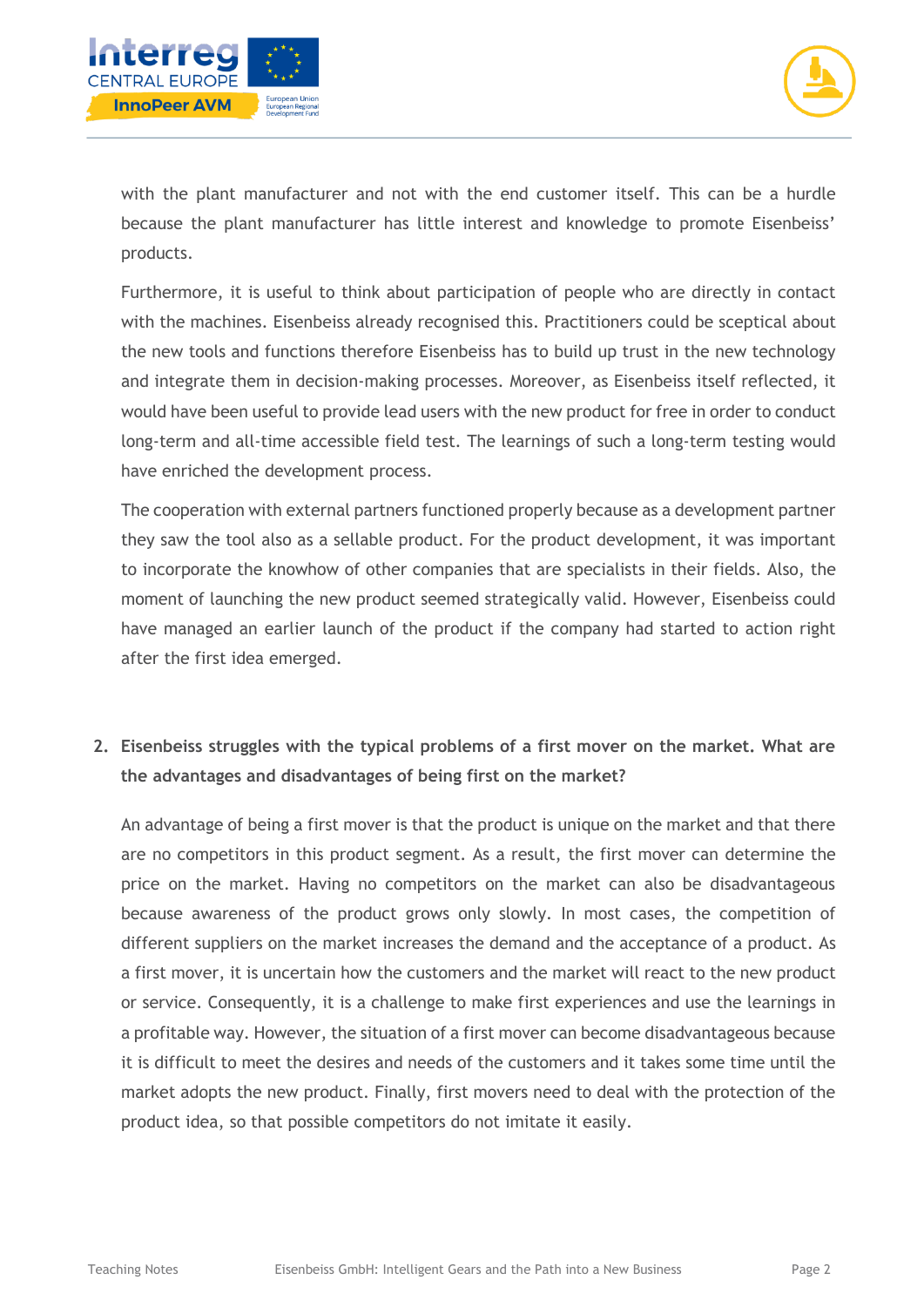



**3. Which distribution channels does Eisenbeiss currently use? Are there any problems you can detect in this regard? Which channels could increase the success of GearControl and how can they be established?**

Currently, Eisenbeiss distributes its products over its plant manufacturers who sell the product to the end customers. This is challenging because the plant manufacturer has little expertise about the GearControl tools and their functions. Therefore, Eisenbeiss should consider coming directly into contact with its end customers to advise them about GearControl products and make the business deal. One opportunity is that plant manufacturers act as gatekeepers between Eisenbeiss and the end customers so that they are able to connect with each other. Another option is to extend marketing activities to promote the new product and to expand the range of distribution channels (e.g. through an online shop).

**4. How could Eisenbeiss strengthen its value proposition? Think of aspects such as data security and transparency, after-sales service, GearControl as a standard feature or the care package.**

The strengthening of the value proposition is going hand in hand with the acceptance of the internet connection feature of GearControl. As a result, Eisenbeiss has to secure its customers a trustworthy dealing with data and demonstrate its actions so that transparency is given and obvious for the end customer. Moreover, with the care package and the after-sales service Eisenbeiss can intensify the relationship to its customers and present itself as the first point of contact if problems occur. With the GearControl sensor, repairs and maintenance can be predicted and this is a unique selling point to intensify the company's value proposition – Eisenbeiss can help its customers before they even notice by preventing upcoming errors and damages.

### **5. How is the GearControl product line currently integrated into Eisenbeiss' business model? What different views does Eisenbeiss have on this? What could be improved?**

Eisenbeiss has not changed its business model and strategic orientation after the launching of GearControl. Gears are still the main product and GearControl functions as a by-product. However, Eisenbeiss is thinking about a change. The company considers expanding the range of GearControl by equipping competitors' gears with GearControl. Consequently, GearControl could reach a higher strategic relevance for the company as a whole. This change could also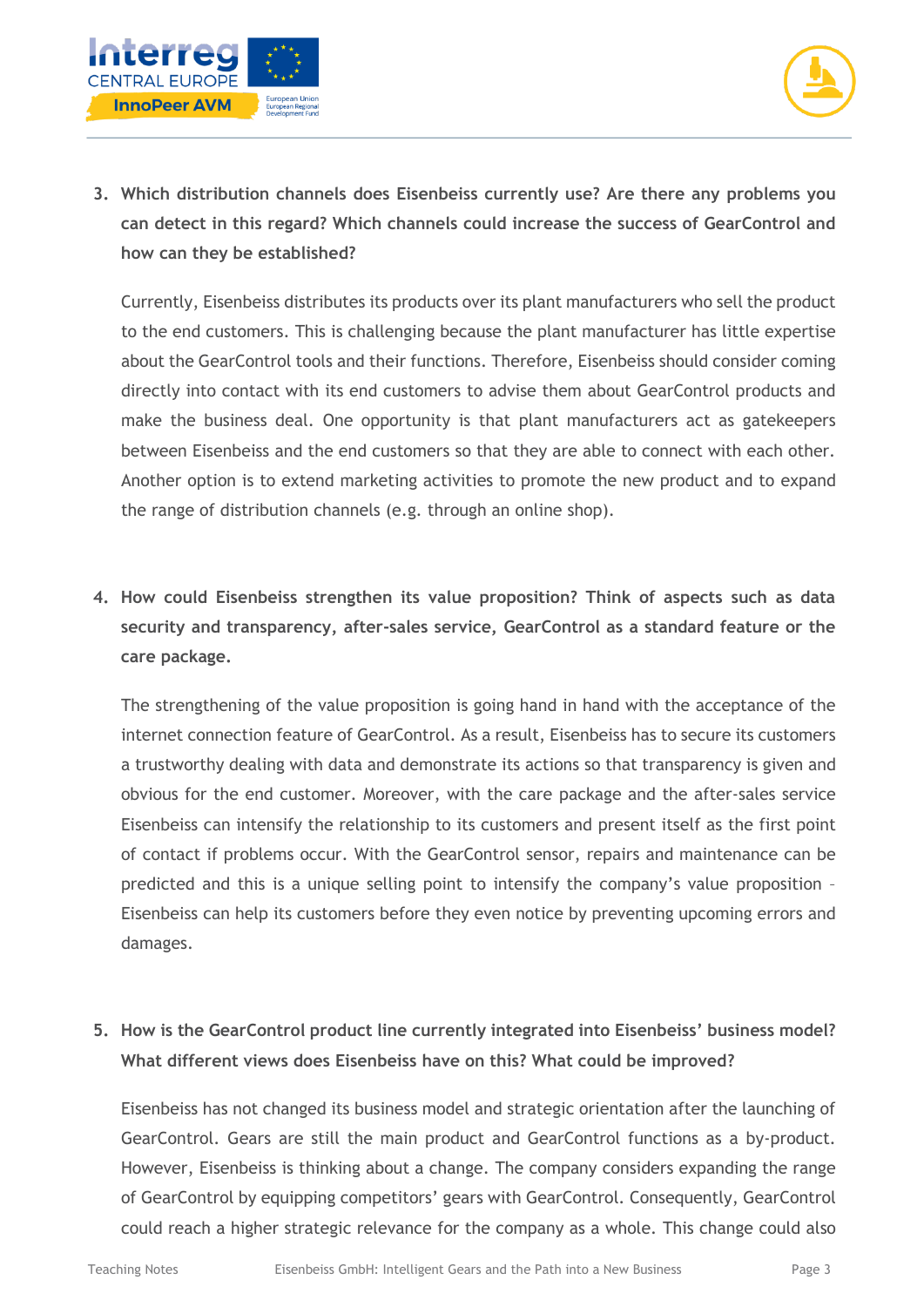



influence the awareness of GearControl on the market and ultimately lead to an increase in sales of the new sensor.

# **Business Model Canvas**



| Key<br>Partners<br>Plant manufacturers<br>Suppliers of material<br>for gear production<br><b>Cooperation partners</b><br>(e.g. consultants,<br>sensor<br>manufacturers,<br>electronic partners,<br>case firms) | Key<br><b>Activities</b><br>Production of gears<br>٠<br>Customer supply<br>٠<br>with gears<br>Service and Repair of<br>$\blacksquare$<br>gears<br>Key<br><b>Resources</b><br>Expertise in gear<br>production<br>Qualified employees<br>Materials for gear | Value<br>Proposition<br>High-quality gear<br>Special solutions for<br>special requirements<br>Gear service<br>٠ | <b>Customer</b><br>Relationships<br>No direct contact to<br>٠<br>the end customers<br><b>Collaboration with</b><br>۰.<br>the plant<br>manufacturers<br>Channels<br>Distribution<br>over the plant<br>manufacturers | Customer<br><b>Segments</b><br>Machinery and plant<br>٠<br>construction firms<br>from the steel and<br>aluminium industry,<br>the energy<br>technology industry<br>and food industry<br>which require a<br>special gear solution<br><b>Companies which</b><br>٠<br>need service or<br>repair for their<br><b>Eisenbeiss gears</b><br>In future: companies<br>$\blacksquare$<br>which use<br>competitor's gears<br>and need service and<br>repair |
|----------------------------------------------------------------------------------------------------------------------------------------------------------------------------------------------------------------|-----------------------------------------------------------------------------------------------------------------------------------------------------------------------------------------------------------------------------------------------------------|-----------------------------------------------------------------------------------------------------------------|--------------------------------------------------------------------------------------------------------------------------------------------------------------------------------------------------------------------|--------------------------------------------------------------------------------------------------------------------------------------------------------------------------------------------------------------------------------------------------------------------------------------------------------------------------------------------------------------------------------------------------------------------------------------------------|
| Cost<br><b>Structure</b><br>Staff costs                                                                                                                                                                        | production<br><b>Expertise in gear</b><br>service and repair<br>Most of the costs emerge in the production of gears<br>Development costs of the gears service tools                                                                                       | Revenue<br><b>Streams</b>                                                                                       | From the sales of gears<br>From the sales of gear services as GearControl                                                                                                                                          |                                                                                                                                                                                                                                                                                                                                                                                                                                                  |

#### **Key Partners**

The traditional key partners of Eisenbeiss are the plant manufacturers that integrate the Eisenbeiss gears in their plants and the suppliers that supply Eisenbeiss with the materials which are needed in the gear production. With the interest of Eisenbeiss to increase the service and repair sector of gears the situation slightly changed. Now, cooperation partners as external consultants, external sensor manufacturers and electronic manufactures became key partners. With these new partners Eisenbeiss shared knowhow and ideas, which enabled the development of GearControl - a support system for gears to predict errors and damages anticipatively. In the product development process, case companies were important for testing the new product before launching it on the market.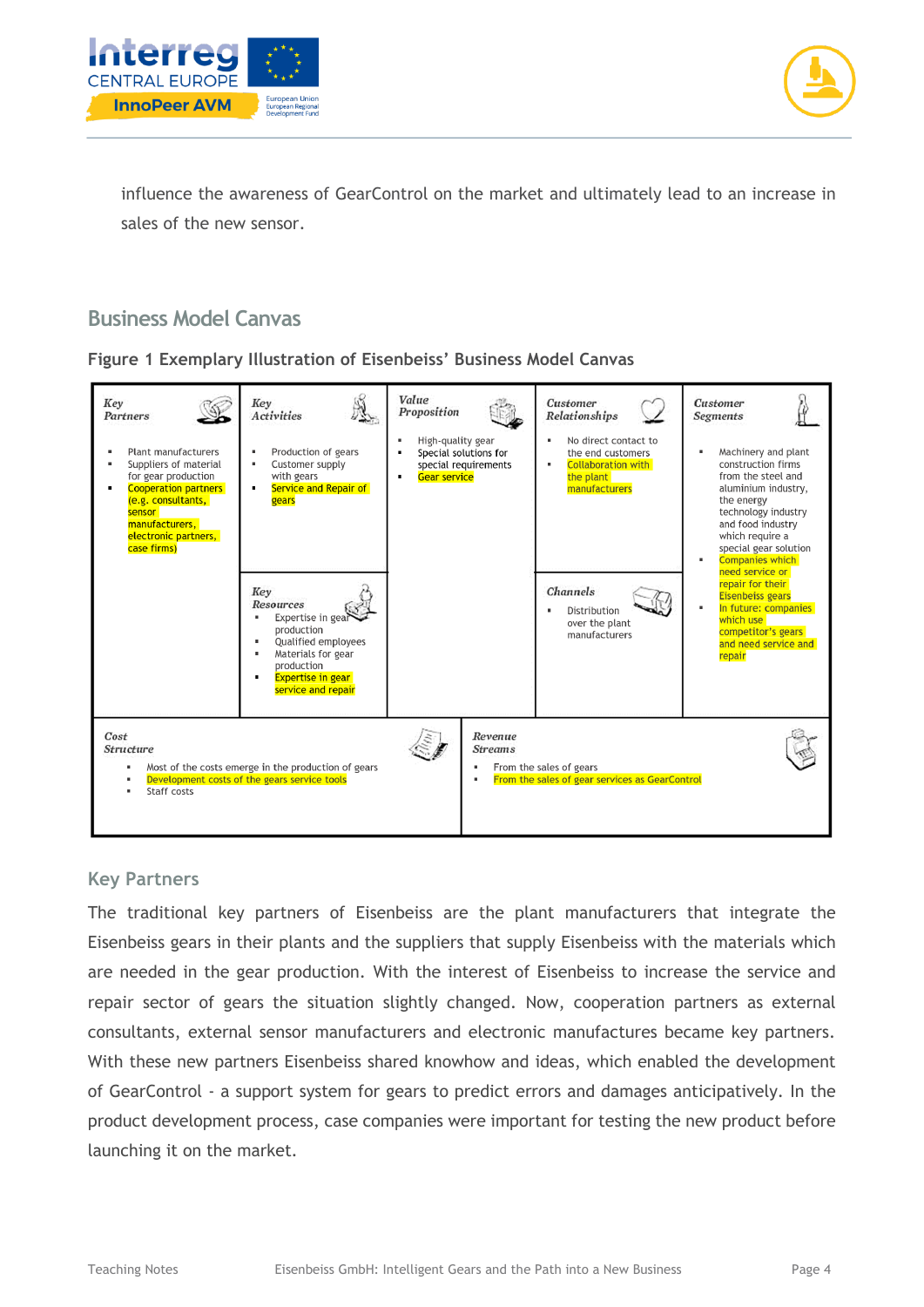



#### **Key Activities**

In addition to the existing activities of manufacturing gears, Eisenbeiss now also provides the GearControl service which is not only profitable for customers, but also for Eisenbeiss itself. GearControl enables early prediction of errors, thus problems can be solved even before they occur at the customer's plant. Consequently, also Eisenbeiss' key activities changed. The production of gears and the supply of customers with these gears are no longer the only activities of Eisenbeiss. Although these tasks remain the major activities, Eisenbeiss increasingly dedicates its attention to the service and repair sector of gears with the introduction of GearControl and these activities become more important.

#### **Key Resources**

Eisenbeiss' major key resource is its expertise in different fields. The company owns knowledge about production, service and repair of gears. This knowledge and qualified employees enable Eisenbeiss to find special solutions which are tailor made for its customers. Even the development of GearControl was possible on the basis of Eisenbeiss' knowledge and its innovative ideas. Eisenbeiss protects the concept of GearControl, so that competitors cannot imitate it. As a result, GearControl is a unique product on the market because there are no comparable monitoring sensor systems on the market. At the same time GearControl has to become known under potential customers. The fact that there are no competitors can also be seen as a strength. Another key resource is the material which is needed for the gear production.

#### **Value Proposition**

Regarding Eisenbeiss' value proposition, it is decisive that Eisenbeiss always finds special gear solutions for its customers special requirements. These different requirements result from the various fields of application in which Eisenbeiss' customers are located. However, there have been some changes according to the implementation of the GearControl service. In addition to its highquality gears, Eisenbeiss provides customers with GearControl, a support system that predicts repair and maintenance by analysing sensor data. As a result, problems can be solved by Eisenbeiss just before they occur at the customer's plant and so damages can be avoided. Moreover, service life and efficiency of plants can be maximised and customers benefit from maximal operational reliability, extended maintenance intervals and planned downtimes. An oil-senor monitors oillevel and lubrication in the gear. With this information potential damages can be prevented as well.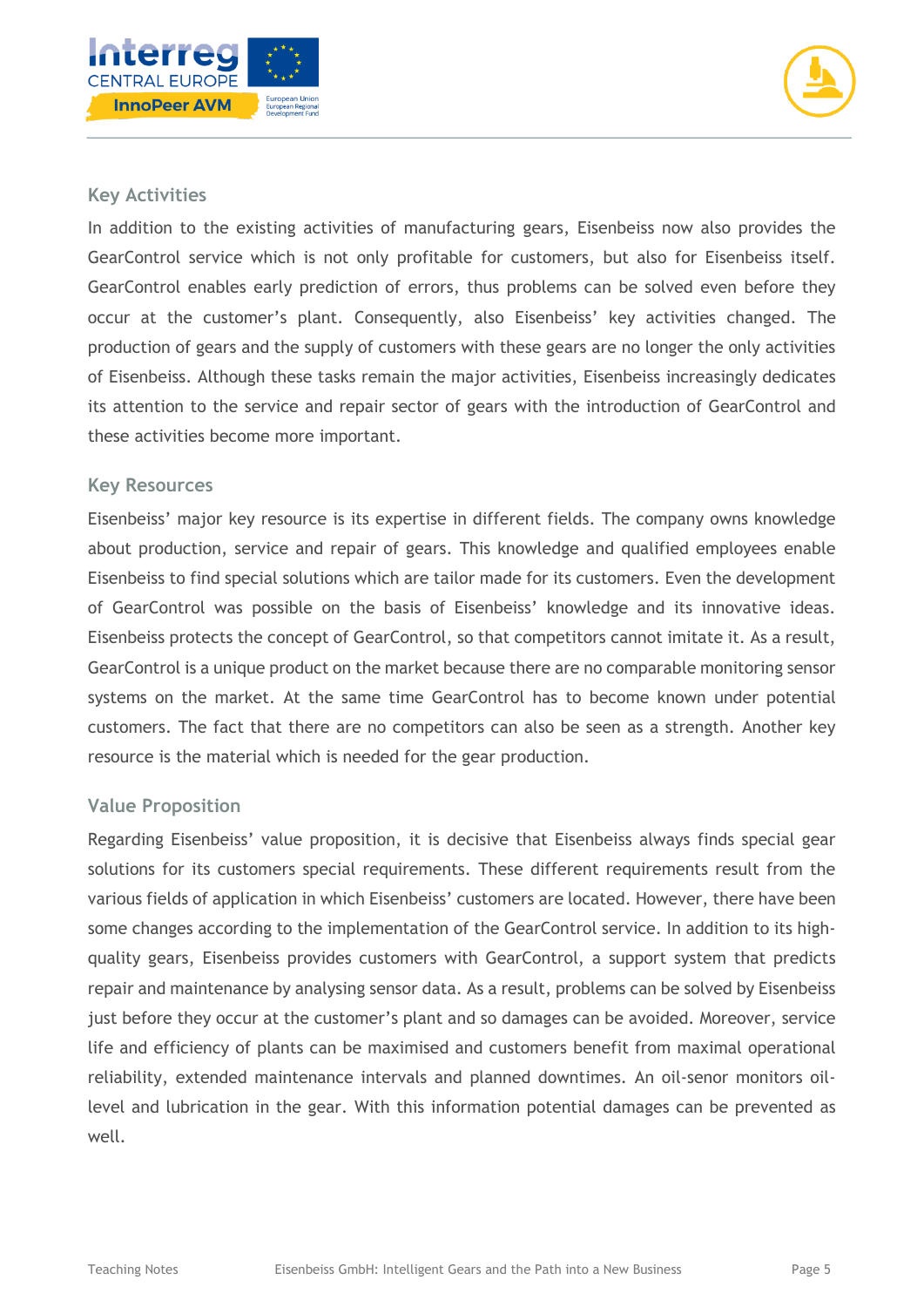



#### **Customer Relationships**

There is a collaboration between Eisenbeiss and plant manufacturers. Eisenbeiss supplies plant manufacturers in different production sectors with its special gears. Plant manufacturers sell their plants to the end customer. As a result, Eisenbeiss has no direct contact to the end customers. This is not favourable. If Eisenbeiss realises a direct connection with persons who daily work with the plants, the product's adaption to customers' needs will be easier. The GearControl care package that Eisenbeiss provides can foster the bond between the company and its customers and consequently strengthens customer relationships.

#### **Channels**

There is no dedicated marketing department that assumes the marketing of GearControl, but responsibility lies with the sales department and individual divisions. As mentioned above, Eisenbeiss is not directly connected with the end customer. At the moment, Eisenbeiss distributes its products over its plant manufacturers. This is challenging because the plant manufacturer has not as much expertise about the GearControl tools and its functions. Therefore, it will become increasingly important for the company to come directly in contact with its end customers to advise them about GearControl products and conclude the business deal. One opportunity is that plant manufacturers act as gatekeepers between Eisenbeiss and the end customers so that they are able to connect with each other. Another opportunity is to extend marketing activities to promote the new product and to expand the range of distribution channels (e.g. through an online shop).

#### **Customer Segments**

Regarding Eisenbeiss, two customer segments can be identified: the customers for gears and the customers for gear services like repair and maintenance. Customers for gears are machinery and plant construction firms in different industry sectors. These sectors are the steel and aluminium industry, the energy technology industry and the food industry. As different as these industries are, they have a similarity: they need a special gear solution that Eisenbeiss can produce for them. Companies which use plants with Eisennbeiss' gears are the second customer segment. For these firms Eisenbeiss provides with GearControl a sensor technology that predicts repair and service. At the moment such a service is only possible for Eisenbeiss gears, but Eisenbeiss is thinking about an expansion of the concept so that in future companies which use competitor's gears can also apply GearControl and profit from service and repair benefits by Eisenbeiss.